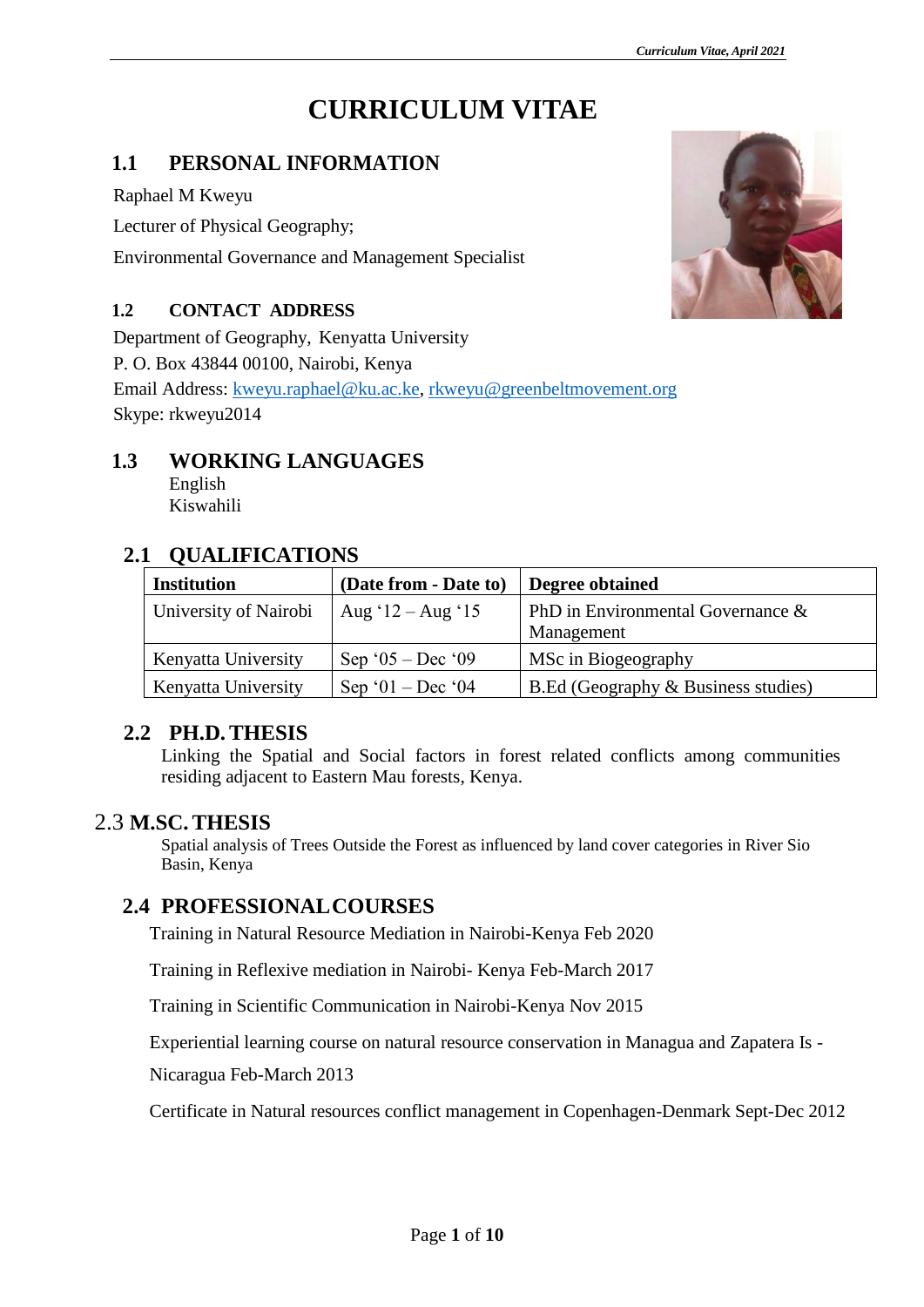#### **2.5 COMPUTER TRAINING AND KNOWLEDGE**

**GIS**: ArcGIS 10.x, ARC/INFO, QGIS in Nairobi Kenya October 2011

Qualitative Data analysis: NVIVO 12.0 by QSR international training in Lilestrom, Norway April' 2014

#### **3.1. FELLOWSHIPSAND SCHOLARSHIPSAWARDED**

Mentorship award at ILRI under the AgriFose2030 programme 2018-2019 PHD Scholarship at the University of Nairobi, Kenya funded by DANIDA 2012-2015

#### **3.2. TRAVELGRANTS**

Joint Nordic Conference on Development Research 2019

#### **4.1. EMPLOYMENTRECORD**

| <b>Country:</b><br>Kenya |  |
|--------------------------|--|
|--------------------------|--|

**Dates:** October 2015 to Present

**Position: Lecturer** 

**Employer:** Kenyatta University

**Description of Duties:** Teaching physical Geography (Geomorphology, Hydrology, Biogeography, and Climatology) and Environmental Geography (Integrated Watershed Management). Member to committees at Departmental level.

| <b>Country:</b>  | Kenya                                                                                |
|------------------|--------------------------------------------------------------------------------------|
| Dates:           | February 2014 to September 2015                                                      |
| <b>Position:</b> | <b>Tutorial Fellow</b>                                                               |
| <b>Employer:</b> | Kenyatta University                                                                  |
|                  | <b>Description of Duties:</b> Teaching physical Geography (Geomorphology, Hydrology, |

Biogeography, and Climatology). Member to committees at Departmental level.

| <b>Country:</b>   | Kenya                                                                                            |
|-------------------|--------------------------------------------------------------------------------------------------|
| Dates:            | February $2011 - 2014$                                                                           |
| <b>Position:</b>  | <b>Assistant Lecturer</b>                                                                        |
| <b>Employer:</b>  | Mount Kenya University                                                                           |
|                   | <b>Description of Duties:</b> Teaching physical Geography Member to committees at the School and |
| University level. |                                                                                                  |

| Country:                                                              | Kenya                              |  |
|-----------------------------------------------------------------------|------------------------------------|--|
| Dates:                                                                | 2006-2008                          |  |
| <b>Position:</b>                                                      | <b>Teacher</b>                     |  |
|                                                                       | <b>Employer:</b> Banana Hills High |  |
| School                                                                |                                    |  |
| <b>Description of Duties:</b> Teaching Geography and Business Studies |                                    |  |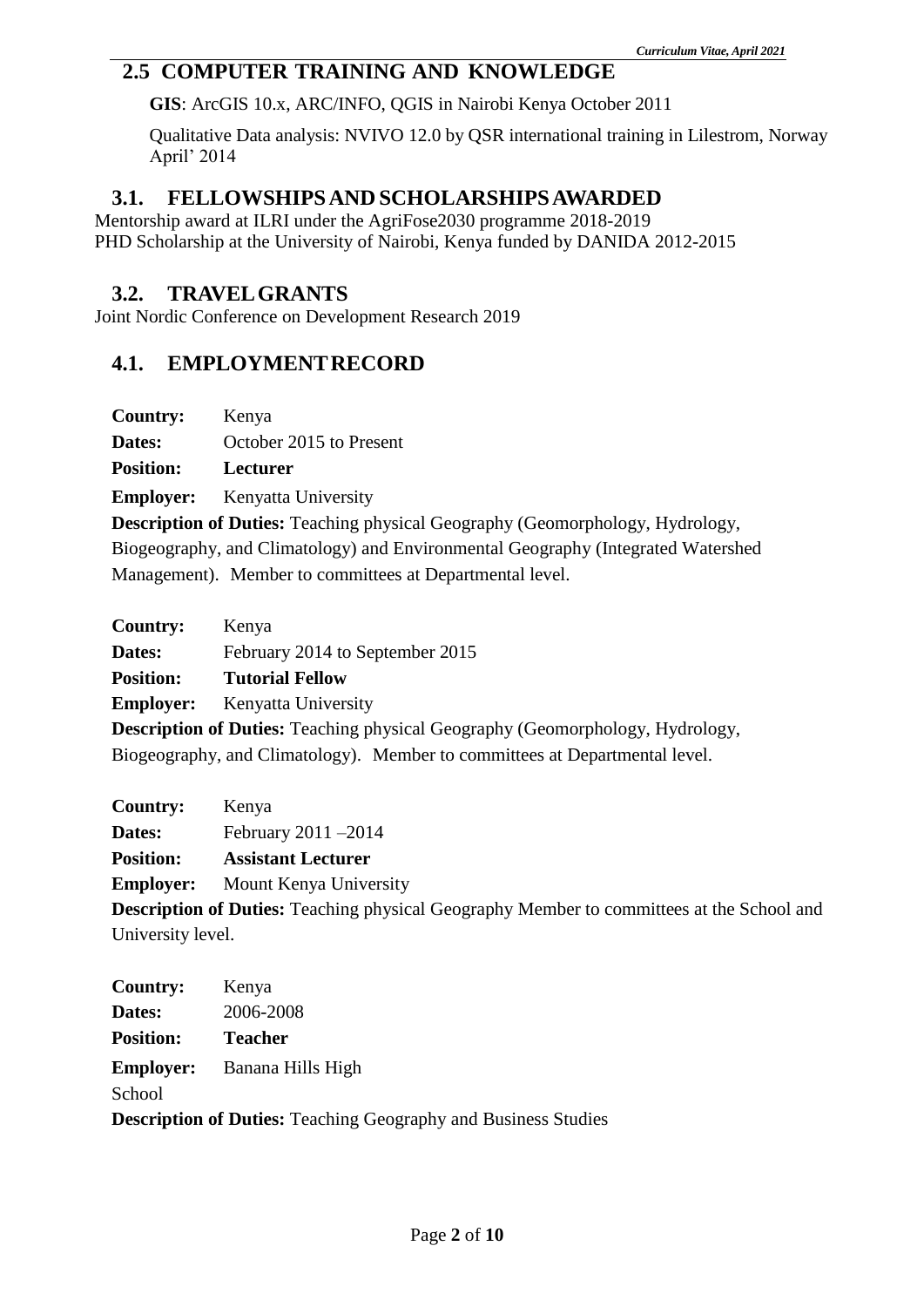## **4.2. OTHER KEYQUALIFICATIONS/EXPERIENCE**

| <b>AREA OF EXPERIENCE</b>     | <b>EXPERIENCE</b>                                                                                                                                                                                                                                    |
|-------------------------------|------------------------------------------------------------------------------------------------------------------------------------------------------------------------------------------------------------------------------------------------------|
| <b>GIS</b> and Remote Sensing | • Expert in GIS: ARCGIS $12.x/9.x/10.x$ , ARC/INFO<br>• Performed mapping of conflict hot spots in a forested area<br>Analyzed land cover/use change for East Mau Forests                                                                            |
| Quantitative Data             | Knowledge in SPSS (Parametric and non-parametric tests)<br>$\bullet$<br><b>Experience in Regression Analyses</b><br>$\bullet$<br>Experience in Differences in Difference (DID)<br>Analyzed data for the Girl Education Challenge (GEC)<br>2016-2017) |
| Qualitative Data              | Expert in qualitative data coding: NVIVO 12.0 software<br>Analyzed forest related conflicts for Mau complex, Kenya<br>Analyzed forest management for Mt Elgon, Uganda                                                                                |
| Conflict mediation            | Reflexive mediation<br>$\bullet$<br>Developed a policy Brief for management of Mau forest<br>$\bullet$<br>complex                                                                                                                                    |

## **5.1. ADMINISTRATIVE RESPONSIBILITIES**

Departmental Examinations Coordinator for Geography at Kenyatta University Feb 2016-Mar 2020

Head of Humanities Department at Mount Kenya University June 2011-June 2013

Head of Humanities Department at Banana Hills High School 2007-2008

## **6.1. POSTGRADUATESUPERVISION**

## **6.2. PHD SUPERVISION**

| <b>SN</b>      | <b>Name</b>    | <b>Registration</b> | PhD             | <b>Supervisors</b> | <b>Status</b> |
|----------------|----------------|---------------------|-----------------|--------------------|---------------|
|                |                | <b>Number</b>       | <b>Research</b> |                    |               |
|                |                |                     | <b>Project</b>  |                    |               |
|                | Florence Ogutu | A82/50000/2015      | Solid waste     | Dr Dennis          | Graduated in  |
|                |                |                     | Management      | Kimata             | 2020          |
|                |                |                     |                 | Dr Raphael         |               |
|                |                |                     |                 | Kweyu              |               |
|                |                |                     |                 |                    |               |
| $\overline{2}$ | Jeffrey Ngari  | A82/99707/2015      | Landscape       | Prof Gideon        | Fieldwork     |
|                |                |                     | changes         | Nyamasyo           |               |
|                |                |                     |                 | Dr Raphael         |               |
|                |                |                     |                 | Kweyu              |               |
|                |                |                     |                 |                    |               |
|                |                |                     |                 |                    |               |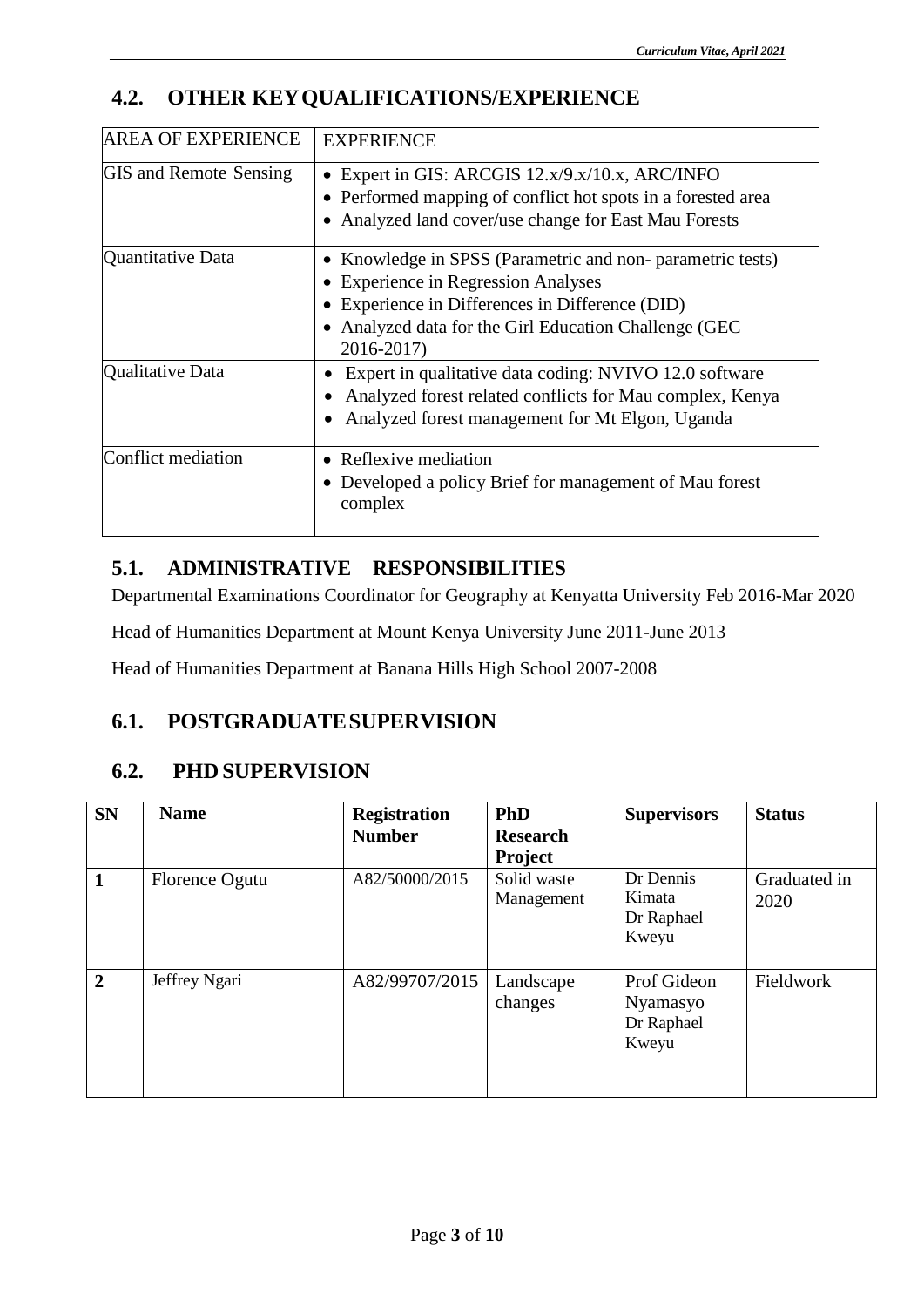#### **SN Name Registrati on Number** MAGE/0003 **Masters Research Project Supervisors Status** 1. John Mbai 14/1122/198 69 Rural Electrification and SMEs Prof Zadoc **Ogutu** Dr Raphael Kweyu Graduated in 2017 2. Eliud Kavusa MAGE2013/ 46258 Sustainable Forest Management Prof Joy Obando Dr Raphael Kweyu Graduated in 2018 3. Elizabeth Mbae MAGE/2013 /46425 Khat Market ban Impacts Dr Raphael Kweyu Dr Jane Kagendo Graduated in 2019 4. Laura Agweyu Participatory Forest Management Dr Raphael Kweyu Dr Thomas Kibutu Completed. Awaiting graduation 5. **John Mugambi MAGE/71452/ 2017** Participatory Forest Management Dr Raphael Kweyu Dr Jane Kagendo Submitted thesis for examination 6. Fred Kandawal a **C50/CE/278 59/2013** Susceptibility of hills to landslides Prof Joy Obando Dr Raphael kweyu Submitted thesis for examination 7. Chris Anyembe Geomorphic responses to River system dynamics Dr Shadrack Murimi Dr Raphael Kweyu Thesis writing

#### **6.3. MASTERS RESEARCH SUPERVISION**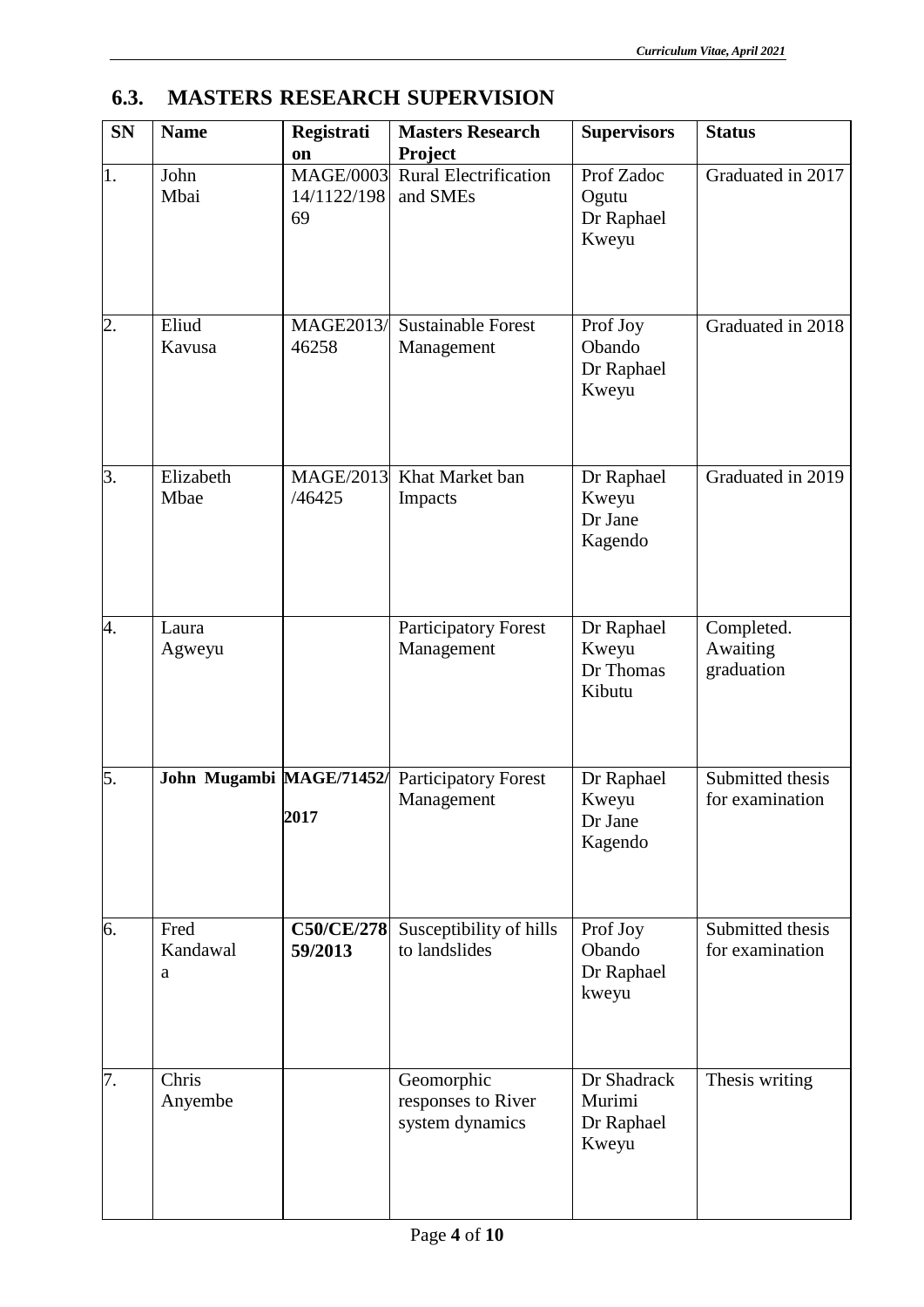### **7.0. CONFERENCES/SEMINARS/WORKSHOPS**

## **7.1 PARTICIPATION/ATTENDANCEOF CONFERENCES/WORKSHOPS**

Speaker at the 'Environmental Dimensions of Conflict in the Middle East and Beyond (EDCM)' October 8, 2020 (virtual).

Panelist at the 'youth for the tropics' workshop on  $12<sup>th</sup>$  August 2020 (virtual) [https://www.akademisains.gov.my/asm-focus/youth-for-the-tropics-webinar-sessions-in-celebration-of](https://www.akademisains.gov.my/asm-focus/youth-for-the-tropics-webinar-sessions-in-celebration-of-international-youth-day/)[international-youth-day/](https://www.akademisains.gov.my/asm-focus/youth-for-the-tropics-webinar-sessions-in-celebration-of-international-youth-day/)

Non-elite environmentalism in the global context workshop in Narok, Kenya, 24 October, 2019

East African Capacity Building Workshop on Drought Monitoring and Forecasting at UNECA in Addis Ababa-Ethiopia, 8-10 October 2019

Annual Research Forum as part of the Leading Integrated Research for Agenda 2030 in Africa (LIRA 2030 Africa) at Université Cheikh Anta Diop de Dakar-Senegal, 24-29 March, 2019

Launch of RESSA project at Kwame Nkrumah University of Science and Technology (KNUST) in Kumasi-Ghana, 28-29 June, 2018

Inception workshop for a project on Building Research Capacity for Water and Food Security in arid lands of Sub-Saharan Africa (BRECcIA) at the University of Southampton- UK, November 2017

Pathways for Resilience in Semi-Arid Economies (PRISE) workshop at London School of Economics, London-UK, February 2015

Qualitative research training workshop in Lillestrom, Norway, April 2014

Laureate in the Democratic governance Institute in Dakar, Senegal, August 2013

Experiential learning course in Nicaragua, March 2013

Research Exchange programme at the University of Copenhagen-Denmark, September-December 2012 & April 2014

Proposal Writing Workshop on Neglected and Underutilized Species (NUS) of Plants, in Lilongwe, Malawi, June 2012

Society for Conservation GIS Advanced ArcGIS training from at the ESRI Eastern Africa, Nairobi, 2011

Regional Centre for Mapping of Resources for Development (RCRCD), Nairobi, attained a certificate in ArcGis 1 and 2, April 2007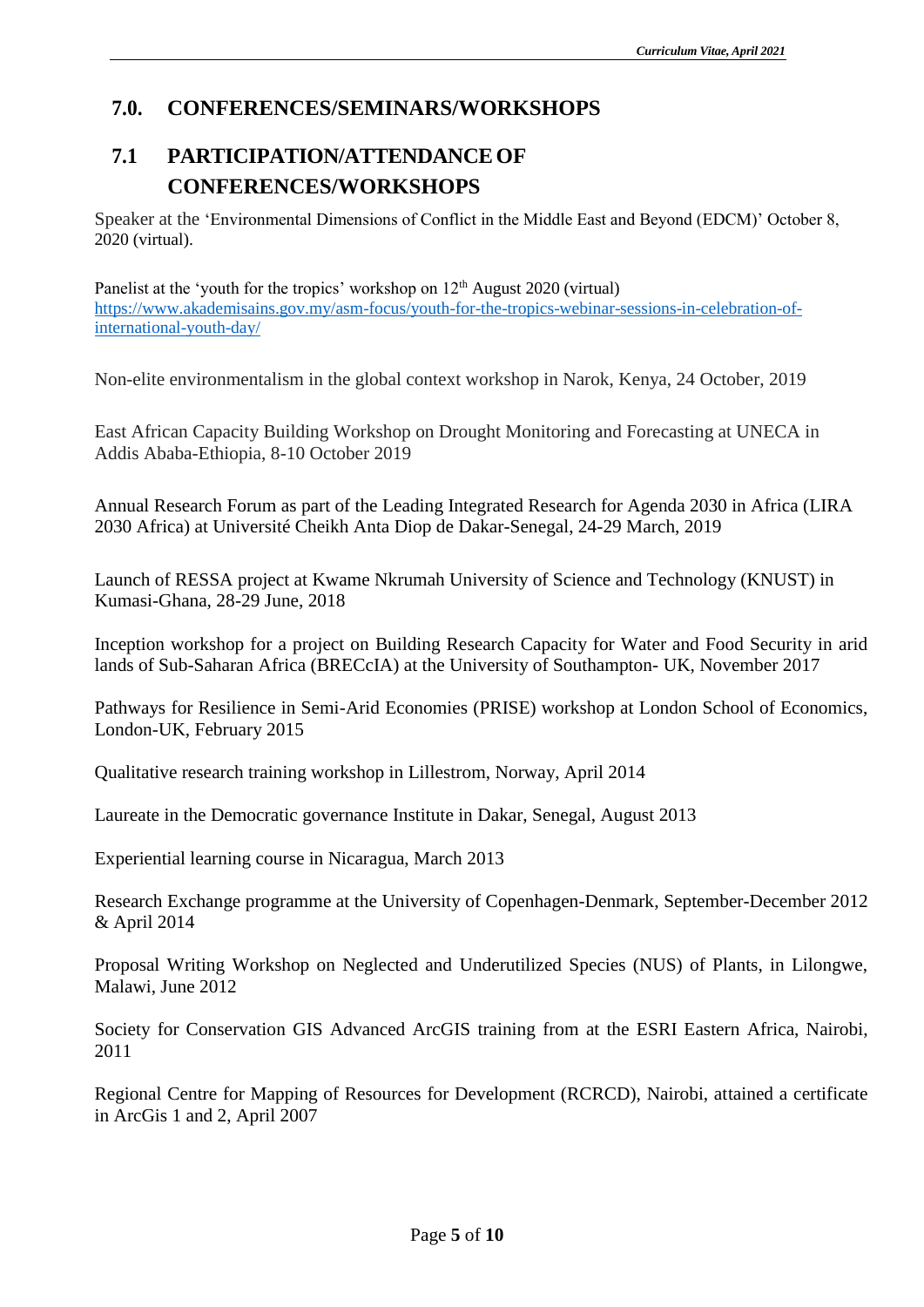## **7.2. PRESENTATION OF PAPERS AT ACADEMIC AND PROFESSIONAL CONFERENCES**

Kweyu R & Wamalwa H, Katulu Social Innovation in Kenya, Joint Nordic Conference on Development Research at Copenhagen Business School in Copenhagen-Denmark, 27-28 June 2019

Kweyu R & Wamalwa H, Evaluation of Livelihoods Impact of Climate Variability Adaptation Programs, International Interdisciplinary Conference at Kyambogo University in Kampala-Uganda, August 2017

Kweyu R, Thenya T, Kiemo K, Emborg J, Micro-Geopolitics and conflict hotspots in the Rift valley, Kenya (1967-2014), Australian Political Studies Association (APSA) Annual conference at (video conferencing)

Kweyu R, Climate governance; can devolution assist the marginalized to adapt to climate? The Economic Justice Institute of CODESRIA in Maputo-Mozambique, June 2017

Kweyu R, *Eleucine coracana* Yield Estimation: Integrating Remote Sensing and Farm Management Practices in Busia-Kenya, University of Nairobi- Kenya, October 2015

Kweyu R, Ethnicity in the forest 1967-2014, Post Graduate conference on History & Environment at the History Department in the University of Dar-es Salaam, Tanzania, August 2015

## **7.3. CONVENING AND COORDINATING CONFERENCES/ SEMINARS**

Main speaker in a seminar on Ethnicity and Peaceful Election hosted by Nairobi University Agriculture Students Association, 26<sup>th</sup> May 2017

## **8.1. RESEARCH AND PUBLICATIONS**

#### **8.2. REFEREEDPUBLICATIONS**

Simiyu, S. N., **Kweyu, R. M**, Antwi-Agyei, P., & Adjei, K. A. (2020). Barriers and opportunities for cleanliness of shared sanitation facilities in low-income settlements in Kenya. *BMC Public Health, 20(1), 1-12.*

Antwi-Agyei P, Dwumfour-Asare, B, Adjei, K, **Kweyu, R**, Simiyu, S. (2020). Understanding the Barriers and Opportunities for Effective Management of Shared Sanitation in Low-Income Settlements- The case of Kumasi, Ghana, *International Journal of Environmental Research and Public Health, 17, 4528; doi:10.3390/ijerph17124528*.

**Kweyu, R. M,** Thenya, T., Kiemo, K., & Emborg, J. (2020). The nexus between land cover changes, politics and conflict in Eastern Mau forest complex, Kenya, *Applied Geography, 114, 102115.*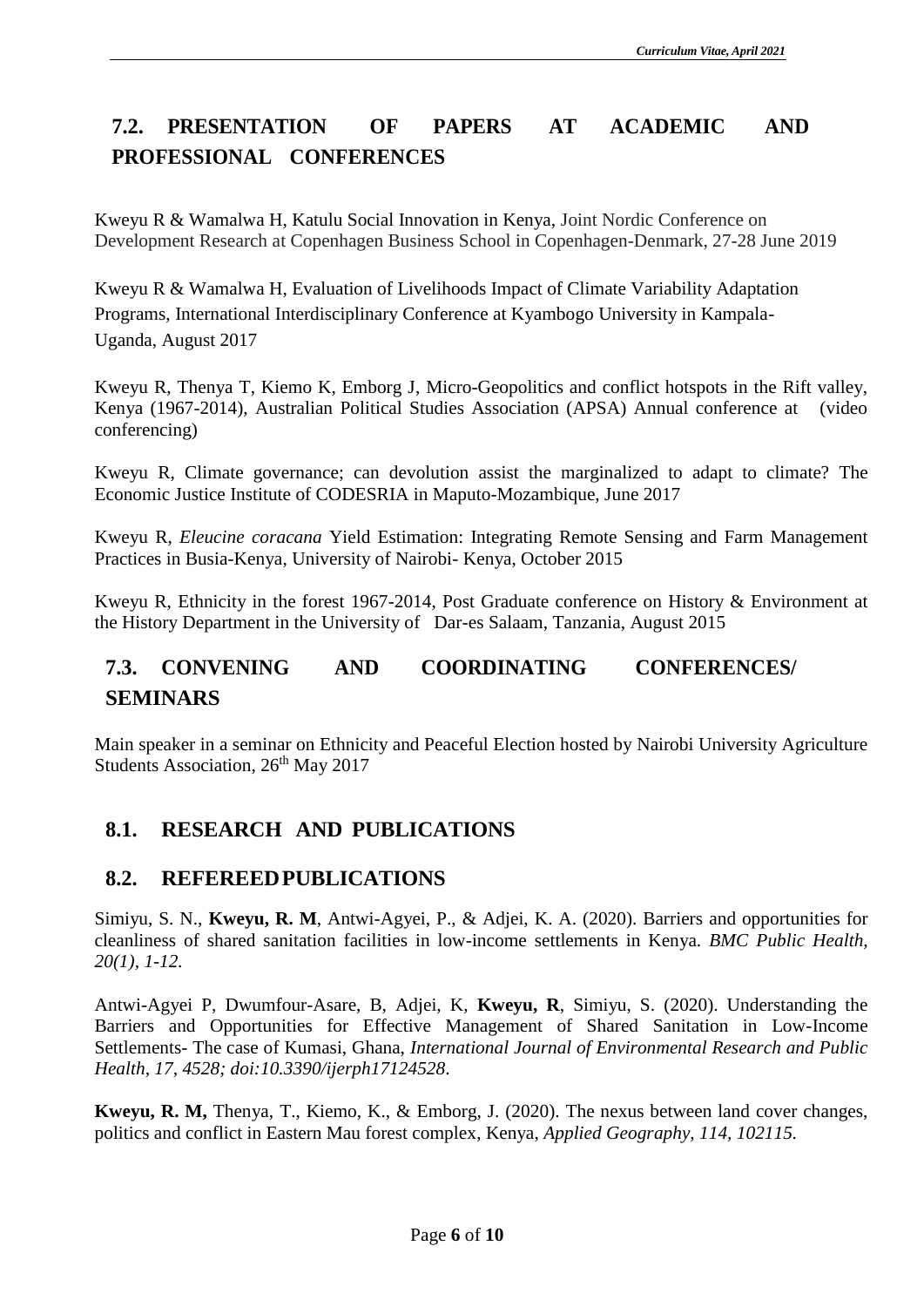Mugambi, J. M., Kagendo, J., **Kweyu, M,** & Mbuvi, M. T. E. (2020). Influence of Community Forest Association Activities on Dryland Resources Management: Case of Kibwezi Forest in Kenya. *Management, 5(3), 119-128.*

Laura, A., **Kweyu, R. M,** & Thomas, K. **(2020).** The Nexus Between Community Participation In Conservation And Land Cover Change In Kakamega Forest, Kenya**.** *Mugla Sitki Kocman University Journal of Social Sciences, 5(9).*

Ogutu FA, Kimata DM, **Kweyu RM**. (2020). Partnerships for sustainable cities as options for improving solid waste management in Nairobi city. *Waste Management & Research*. November 2020. doi:10.1177/0734242X20967735

Ogutu, F. A., Kimata, D. M., & **Kweyu, R**. (2020). A critique on sustainable cities waste management predicaments; case of Nairobi City, Kenya. *Journal of Applied Sciences and Environmental Management, 24(10), 1801-1810.*

Mugambi, J. M., Kagendo, J., **Kweyu, M**., & Mbuvi, M. T. E. (2020). Effects of Leasehold on Community Forest Association Benefits in Dryland Resources Management: A Case Study of Kibwezi Forest in Kenya. *Asian Journal of Geographical Research, 37-47.*

**R. Kweyu**, K. Kiemo, T. Thenya, J. Emborg & C. Gamborg. (2019). Spatial and Political Factors in Forest Resource Conflicts: The Eastern Mau Forest Case 1992–2014, *Society & Natural Resources, 32:11, 1276- 1292, DOI: [10.1080/08941920.2019.1620899](https://doi.org/10.1080/08941920.2019.1620899)*

**Kweyu R**. (2019). Save the Mau through peace: Integrating Mediation in forest management. Policy [https://www.slu.se/globalassets/ew/org/andra-enh/uadm/global/agrifose/outputs/briefs/ilri2020/raphael](https://www.slu.se/globalassets/ew/org/andra-enh/uadm/global/agrifose/outputs/briefs/ilri2020/raphael-kweyu_final-policy-brief.pdf)[kweyu\\_final-policy-brief.pdf](https://www.slu.se/globalassets/ew/org/andra-enh/uadm/global/agrifose/outputs/briefs/ilri2020/raphael-kweyu_final-policy-brief.pdf)

**Kweyu, R. M.** (2018). Finger Millet (Eleucine coracana) Yield Estimation: Integrating Remote Sensing and Farm Management Practices in Busia-Kenya, *Africa Environmental Review Journal, 3(1), 143-152*

Ogutu F, Kimata D, **Kweyu R** (2018). Factors Affecting the Use of Environmental Values and Ethics in Solid Waste Management Management in Nairobi County, *International Journal of Environmental and Health Sciences, 1 (1), 2018*

Ogutu F, Kimata D, **Kweyu R** (2018). Essence of Environmental Governance in Solid Waste Management: A Spatial Analysis of the unplanned Dumpsites in Nairobi County, *African Research Journal of Education and Social Sciences, 5(2), 2018*

Ogutu, F. A., Kimata, D. & **Kweyu, R**. (2018). The role of institutions in SWM in Nairobi County using environmental SWM policy frameworks for sustainable waste management. *International Academic Journal of Social Sciences and Education, 2(1), 158-167*

**Kweyu, R**. (2017). Can Devolution assist Kenyan Marginalized communities to adapt to climate? *CODESRIA Bulletin No.3&4 2017*

Barthelme J, Hunt K, Ngari L, Kipintoi W, **Kweyu R,** and Murimi S. (2009). Renewed Survey and Excavations in the Lake Magadi Basin Southern Kenya in *Nyame Akuma, Bulletin of the Society of Africanist Archaeologists* No. 71 June 2009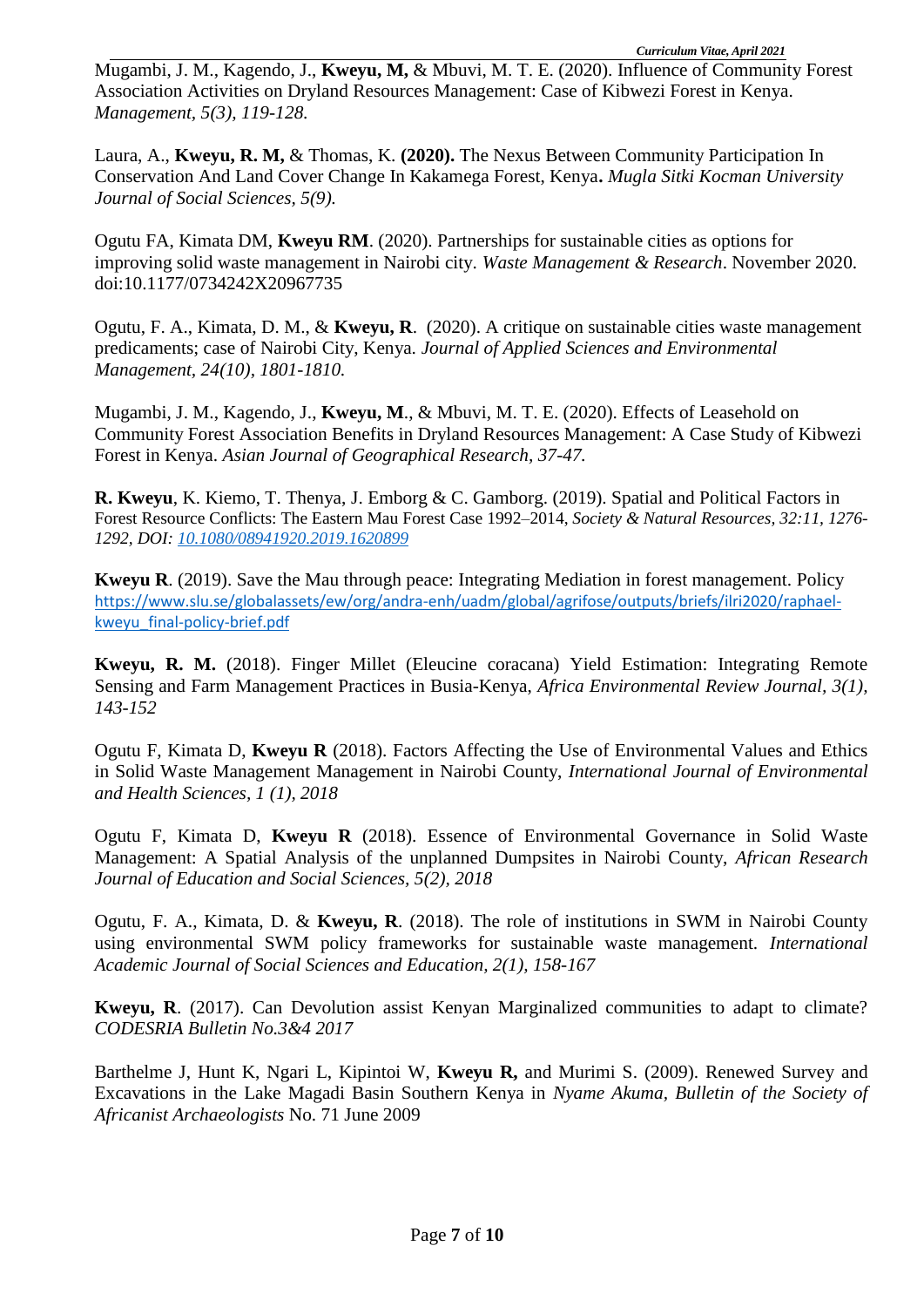### **8.3. PAPERS IN CONFERENCE PROCEEDINGS**

**Kweyu**, R., Obando, J and Murimi, S. (2011). The influence of Socio-economic factors on trees outside forests in Sio River Basin, Kenya, *The Lake and Catchment Research Symposium (LARS)*  [http://www.uni-siegen.de/zew/publikationen/pdf/lars\\_proceedings\\_2011.pdf](http://www.uni-siegen.de/zew/publikationen/pdf/lars_proceedings_2011.pdf)

#### **9.0 BOOKS**

**Kweyu, R** (2011). *Trees Outside the Forests (TOF); A case of Sio River Basin, Kenya, the Interactions between TOF and Landuse/ Landcover*. Verlag Dr Muller, Saarbrucken. ISBN 978-3-639-33334-3

## **9.1 CHAPTER IN BOOKS**

**Kweyu, R**., Thenya, T., Emborg, Jens & Kagombe, J., (2018). Forest Related Conflicts: Management and Capacity Building. *Forest Resources Utilization, Livelihoods and Conflicts: Synthesis of research under the "Stabilizing Kenya Through Solving Forest Related Conflicts project" (STAKE) 2012-2016*. Wahome, R., Thenya, T., Vindelov, V. & Emborg, J. (eds.). Lambert Academic Publishing, p. 90-91

**Kweyu, R**., Thenya, T., Emborg, Jens & Kagombe, J. (2018). Policy on conflict resolution in Kenya: Forest Related Conflicts - Management and Capacity Building. *Forest Resources Utilization, Livelihoods and Conflicts: Synthesis of research under the "Stabilizing Kenya Through Solving Forest Related Conflicts project" (STAKE) 2012-2016.* Wahome, R., Thenya, T., Vindelov, V. & Emborg, J. (eds.). Lambert Academic Publishing, p. 117-123

Kagombe,J, **Kweyu, R** and Thenya, T (2018). Capacity building on participatory Forest management & Conflict management Courses in Wahome, R, Thenya T, Vindelov V, Emborg J. (Eds). 2018. *Forest Resources Utilization, Livelihoods and Conflicts: Synthesis of research under the "Stabilizing Kenya Through Solving Forest Related Conflicts project" (STAKE) 2012-2016* , Saarbrücken, Germany: Lambert Academic publishers.

## **10.1 NETWORKING AND COLLABORATION WITH EXTERNAL ORGANIZATIONS**

From Climate Change Adaptation to Climate Resilience – Identifying the missing links (2021), collaboration between Kenyatta University, Nordic African Institute and University of Dar-es-Salaam. [https://nai.uu.se/research-and-policy-advice/project/from-climate-change-adaptation-to-climate](https://nai.uu.se/research-and-policy-advice/project/from-climate-change-adaptation-to-climate-resilience---identifying-the-missing-links.html)[resilience---identifying-the-missing-links.html](https://nai.uu.se/research-and-policy-advice/project/from-climate-change-adaptation-to-climate-resilience---identifying-the-missing-links.html)

Research on Shared Sanitation (RESSA 2018-2020), a collaboration between African Population and Health Research Center (S. Simiyu) , Kenyatta University (**R Kweyu**), University of Energy and Natural Resources-Ghana (P Antwi-Agyei) and Kwame Nkrumah University of Science and Technology (K. Adjei). [https://aphrc.org/project/the-research-on-shared-sanitation-in-africa-ressa-](https://aphrc.org/project/the-research-on-shared-sanitation-in-africa-ressa-2018-2020/)[2018-2020/](https://aphrc.org/project/the-research-on-shared-sanitation-in-africa-ressa-2018-2020/)